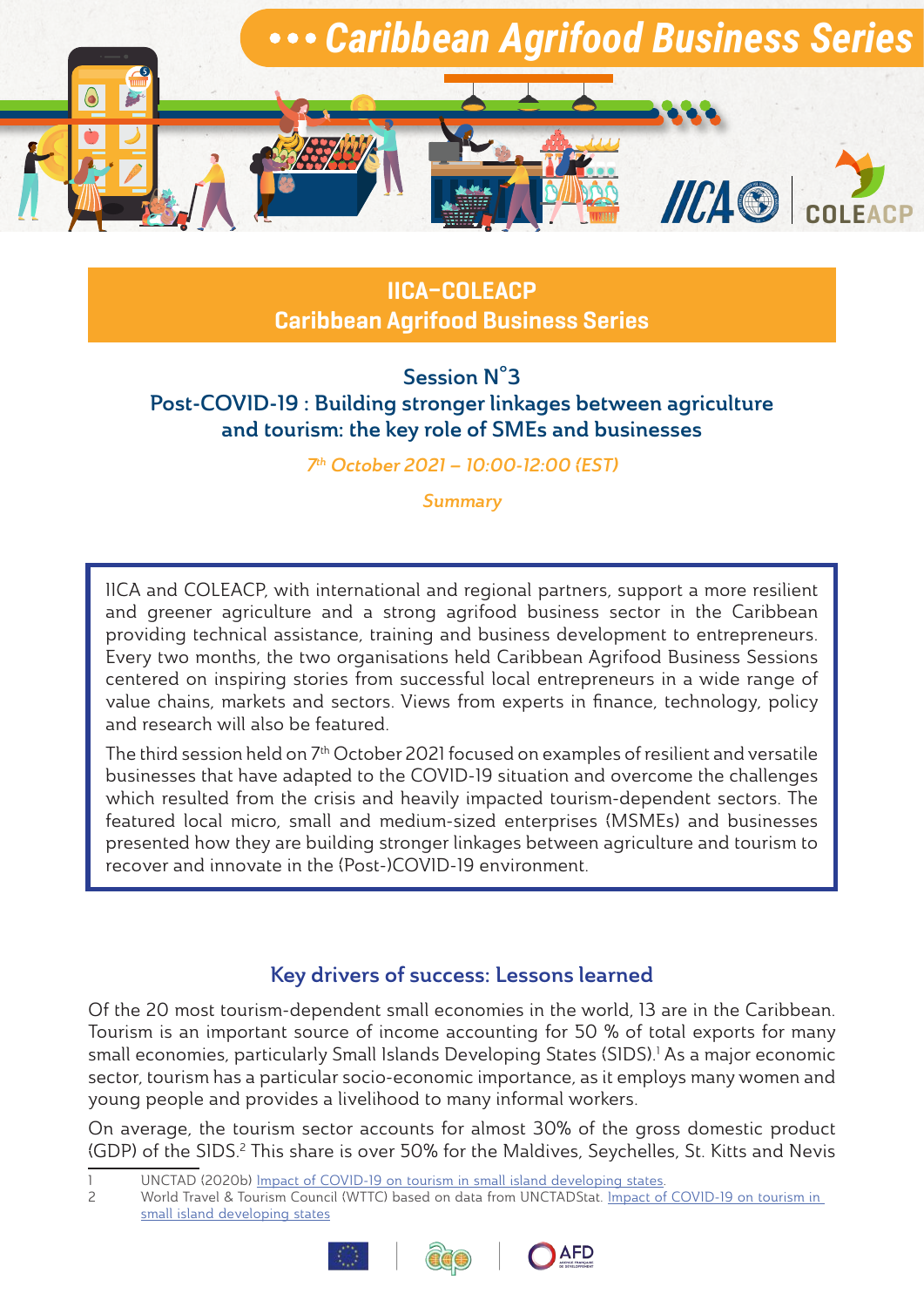

and Grenada. It is expected that for many SIDS, the COVID-19 pandemic will directly result in record amounts of revenue losses without the alternative sources of foreign exchange revenues necessary to service external debt and pay for imports.3

Despite numerous disruptions and effects of the COVID-19 crises, some of the challenges affecting Caribbean MSMEs and businesses can be transformed in new opportunities, including to rethink the future of tourism in a sustainable way, promoting links with agriculture and environmental protection as well as diversification of the economy.

Successes from businesses which contribute to strengthening linkages between agriculture and tourism in the Caribbean region towards a greener, more local and digital tourisms engage in one or several of various common trends:

- The increasing interest in nature and adventure tourism, as consumers attach more importance to local, authentic and sustainable experiences. Opportunities in the growth in wellbeing tourism, local food offers and an increased knowledge of local farmers through farm-to-table experiences are to be seized.
- Sustainable and community-based tourism will be key features of post-COVID-19 tourism with increasing domestic destinations and proximate travel, as well as growing demand for open-air and nature-based tourism and ecotourism activities.
- Digitisation (touchless technologies, automated services, connected rooms, etc.), virtual tourism and experiences, as well as online promotion of food and culture are key to connect with travellers, to showcase the rich cultural offerings and to boost the use of Caribbean-produced foods both domestically and internationally.
- **The awareness of local food products, the need to strengthen responsible and** sustainable food production, as well as consumption and healthy diets.
- **Innovation at all levels of the value chain will be key in developing services which** respond to new expectations from tourists and building consumer confidence.

# Promoting green growth of the tourism sector in the Caribbean and building stronger linkages between agriculture and tourism

MSMEs represent the bulk of tourism firms and account in some cases for more than 90% of tourism-related businesses. Measures to support business survival in COVID-19 times need to continue and/or increase, especially for smaller operators. Developing incentive packages for businesses to adjust and reinvent themselves to adopt new business models involving different customers will be critical. Assistance to improve digital skills to better serve new needs of the hospitality and agriculture sector, support to e-commerce and to a more direct relation with the customer (i.e. social media communication) are needed. Awareness of the potential of these technologies is needed and specific support required for MSMEs which face technical, managerial and financial difficulties.

Access to credit is critical for MSMEs to recover, upgrade facilities/equipment to meet health and social distancing standards and build better. Support from regional and international financial institutions through grants and low-cost loans can provide the necessary resources to make the required upgrades and increase attractiveness to visitors. Such initiatives should target small, locally owned tourism service providers given their high vulnerability to business failure because of the pandemic.

<sup>3</sup> UNCTAD (2020b) [Impact of COVID-19 on tourism in small island developing states.](https://unctad.org/news/impact-covid-19-tourism-small-island-developing-states)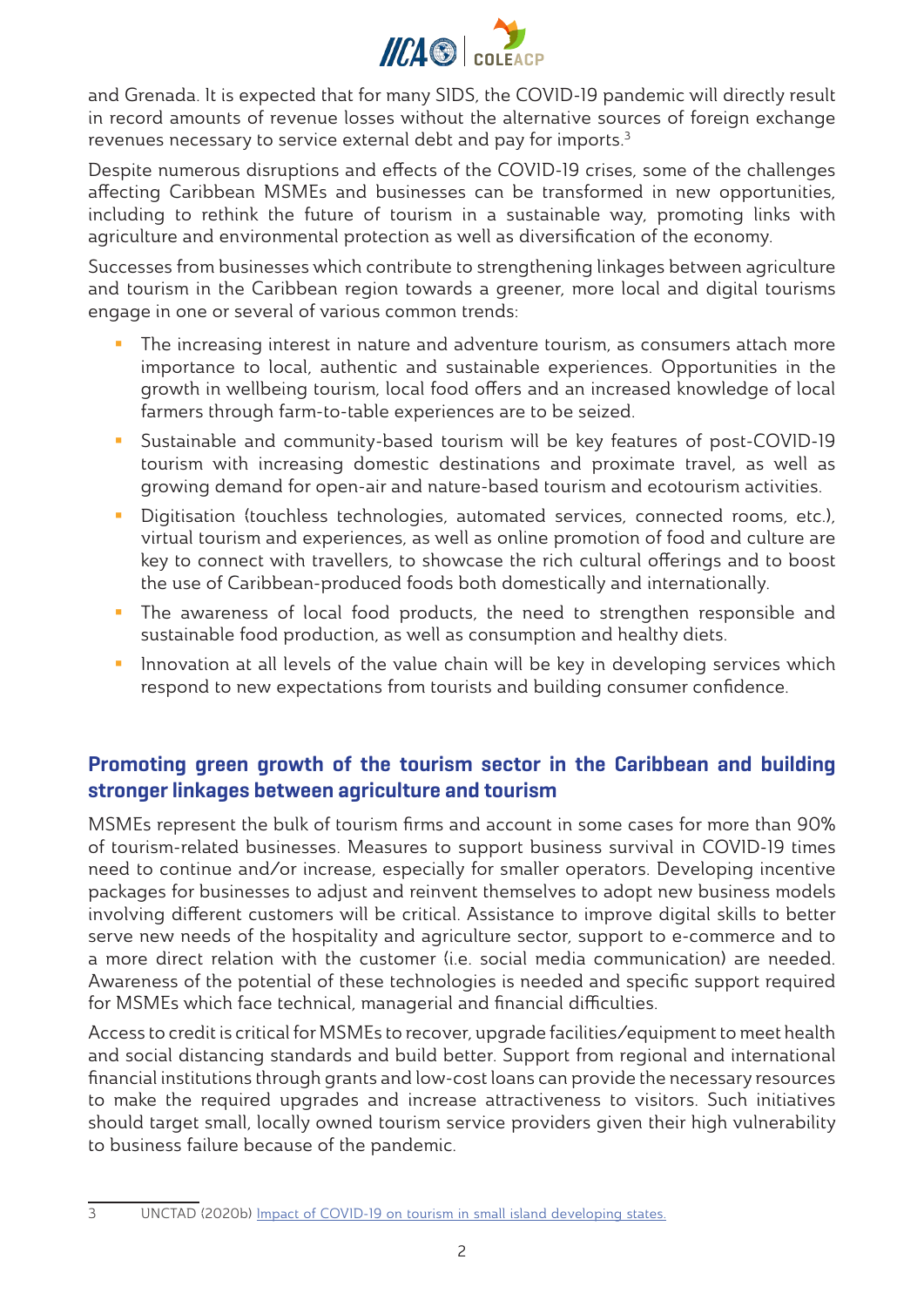

Furthermore, during the assessment of disasters in the Caribbean, it has been observed that un- and underinsurance are widespread in the tourism sector. It is recommended to establish group or activity insurance schemes that attract more MSMEs and ease insurance conditions. In the tourism sector, these measures must target women, both due to their ownership of MSMEs and their difficulties to obtain credit.<sup>4</sup>

#### Meet our four entrepreneurs and their inspiring stories

### Belmont Estate Group of Companies, Grenada



Belmont Estate is a small agritourism business, located in the north of Grenada (St Patrick), which produces and manufactures cocoa, spices, fruit, vegetables, herbs and goat cheese. Most of the products can be tasted at its Creole restaurant. Belmont Estate received in 2019 the award of 1 of the 50 best cocoa samples in the world by the Cocoa of Excellence.

The agricultural estate, passed through many generations of farming for centuries, has been diversified into agritourism in 2002 to integrate local culture, history, traditions and cuisine. Shadel Nyack Compton, Managing Director, presented the various interactive tours offered by Belmont Estate which present Grenadian farming, sustainable agriculture and tourism practices. In addition to the goat dairy and organic farming

tours, the tree to bar tour offers to experience the entire process of cocoa growing, harvesting, farming, processing and chocolate making. Belmont Estate also offers educational experiences and activities to both local and international students, including internship. Belmont Estate is a social enterprise committed to contribute to continued livelihoods,



including of its employees residing within the surrounding communities, to provide greater employment opportunities to farmers and to increase their income and spending power.

With the COVID-19 crisis, Belmont Estate developed solutions to keep connected with its customers and to generate revenue. The business engaged with its international guests through dynamic social media presence to inform them continuously about its activities and developed virtual tours and experiences. Belmont Estate also increased its digital online presence with two shops: [Belmont Organics](https://belmontorganics.com/) to shop its manufactured products and [My Grenada Box,](https://mygrenadabox.com/) a joint initiative developed by Grenadian manufacturers and small businesses to export Grenadian products to the US market for Christmas. The launch of My Grenada Box has been a success in 2020 and will be pursued in 2021. It also gives Belmont Estate the opportunity to help other small businesses to launch their online stores. During the COVID-19 crisis, Belmont Estate re-focused on manufacturing and expanded its lines of products for exports to both the diaspora and guest markets. The business also got kosher certified and opened a sister restaurant in a town nearby, Granville, to serve the local market as its touristic restaurant was closed.

<sup>4</sup> ECLAC. The impact of the COVID-19 pandemic on the tourism sector in Latin America and the Caribbean, and [options for a sustainable and resilient recovery](https://repositorio.cepal.org/bitstream/handle/11362/46502/3/S2000751_en.pdf). 2020.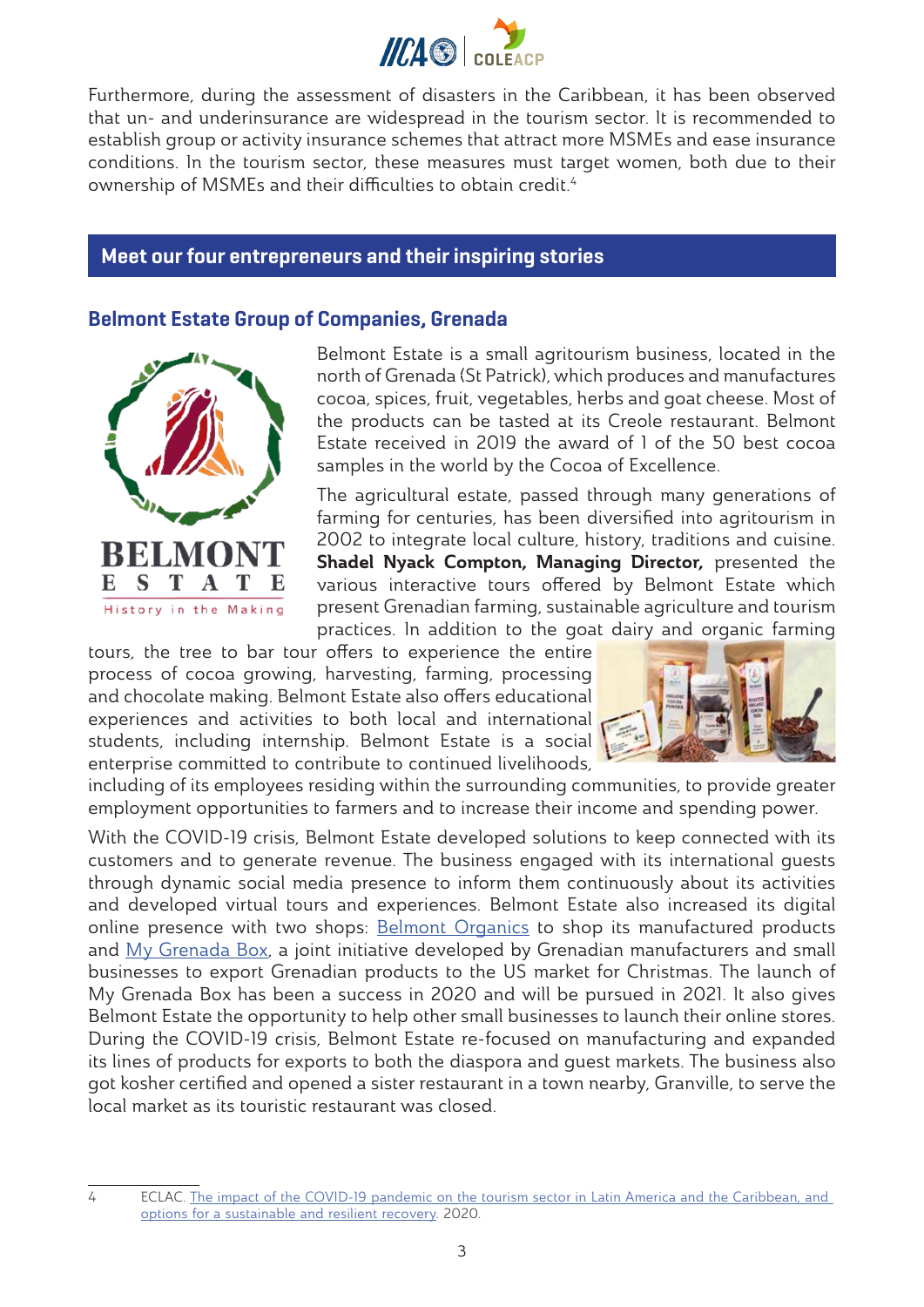

### D'Market Movers, Trinidad and Tobago



D'Market Movers is an online distribution company established in 2009 specialised in the delivery of fresh produce and groceries, throughout Trinidad and Tobago. The company focuses on farm to table initiatives that secure the freshest local products and brings them directly to its customers. Rachel Renie, Co-founder and Managing Director, explained how the company has enhanced the linkages between tourism and agriculture: D'Market Movers works closely with a network of about 250

farmers/artisans and provide them with new trade opportunities. Through its online sale platform, D'Market Movers can identify trends in consumption and demand and so advice its suppliers about the fruit and vegetable which are highly demanded and about the customers' expectations. During the COVID-19 pandemic, the online shop has enables customers to be supplied with fresh food while ensuring their security as they could do their food shopping from home. However, D'Market Movers recently launched a click and collect store to meet the customers' demand to go in store and be able to interact with staff, adapting the experience to the current health measures in place.



D' Market Movers focuses on indigenous foods, health and convenience and so created three additional brands. Farm & Function is a line of local, exotic frozen fruit products mainly intended to substitute some of the imported frozen fruit (such as pineapple and mango). The brand adds value to local fruit such as papaya, pineapple, guava, passion fruit by processing and freezing to make local and nutritious food accessible to everyone. Farm & Function frozen fruit products are available in retail stores, food services such as hotels and restaurants, online sales and also exported to Barbados and more islands (under expansion).

Our Moving Table is a monthly farm to table fine dining experience with menus prepared with local ingredients to show how they can replace imported produce used in restaurants and hotels and to educate the public on the importance of local agriculture. Events held before the COVID-19 crisis have been attended by both local customers and tourists.

The last brand is Market Movers Design, a company specialized in in branding, packaging & E-commerce solutions for local food businesses in Trinidad and Tobago and across the region. Market Movers Design aims to help start-ups and small companies to improve their branding and packaging in order to be competitive, meet the industry standards and be able to export. Adding value to local packaging also strengthens the agritourism connection because well communicated product information on packaging comes better across to the consumers who might not be familiar with the product. It also incentives locals to buy local products, and so to be more engaged with local production and agriculture.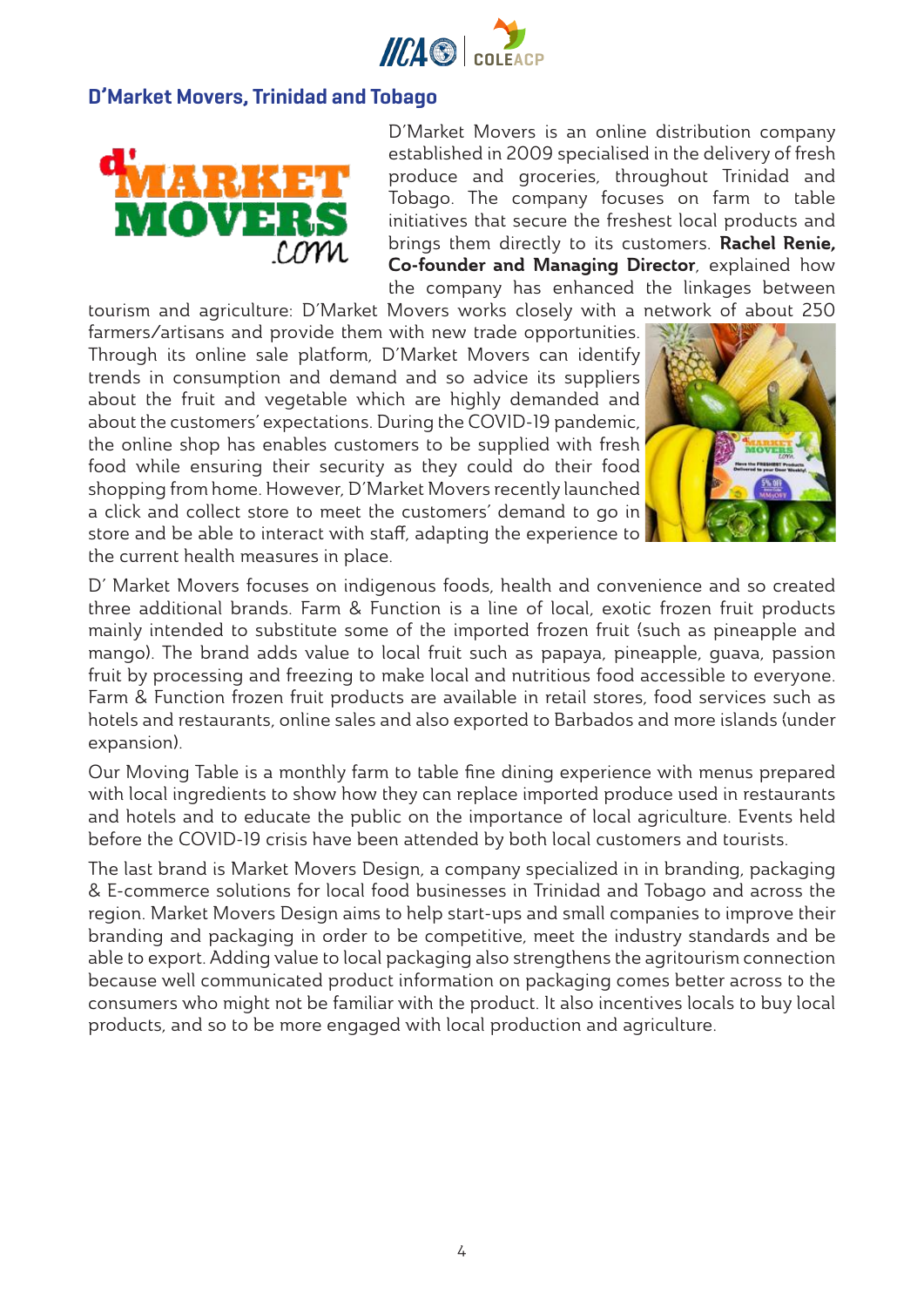

# Caribbean Villa Chefs



Caribbean Villa Chefs is a culinary company created in 2012 to use and promote local ingredients and to work with local farmers in order to source and provide clients with the best, freshest and healthiest options available. Dane Saddler, Founder and Executive Chef, highlighted the opportunities and needs to use more local ingredients. As they grow locally, they are more easily available and cheaper than imported competitive products. Moreover, they are key intake of healthy diets which are of tremendous importance in COVID-19

times and to tackle non-communicable diseases (NCD) which highly affect the Caribbean population. Innovative and healthy dishes prepared with local ingredients by Caribbean Villa Chefs include lasagna with plantain or breadfruit as a pasta-substitute and pulled pork or chicken as a substitute of the traditionally used beef. Another creation is the breadfruit bowl prepared with locally available, cheap and nutritive breadfruit, which has become famous and demanded in Barbados. These new dishes create a new market for local ingredients. Farmers/growers' and chefs' activities are intertwined as chefs rely on the quality



products supplied by farmers/growers, and chefs create the demand for these products in showcasing them in their culinary creations.

Chefs and farmers have faced numerous challenges with the COVID-19 crisis which caused major disruptions resulting from hotels and restaurants having to close or to reducing their seat capacity. Both chefs and farmers had to become creative to diversify from the tourist market and so to maintain an income. As the pandemic caused for many local people to loss revenue and reduced their buying power, farmers could supply this new market with cheaper products than the one available in supermarkets.

With tourism slowly starting again, chefs, farmers and hotels have to offer the most value for tourists to spend money. Sandals Resorts, the largest hotel chain in the Caribbean, supplies 90% of its products from local farmers in Jamaica who grow products according to the need of the resort. This shows the opportunities of chefs and farmers directly collaborating, and of farmers working together as an organised group (eg cooperative). Chefs also need to promote more farm to table cuisine and to link it with the promotion of agriculture, such as farm tours (Jamaican business [Stush in the Bush](http://stushinthebush.com/) offers farm to table meal and to visit its organic farm). Marketing and digital presence are key tools to communicated, especially for (smallholder) farmers who usually do not have an online activity, especially during the (post-)COVID-19 times.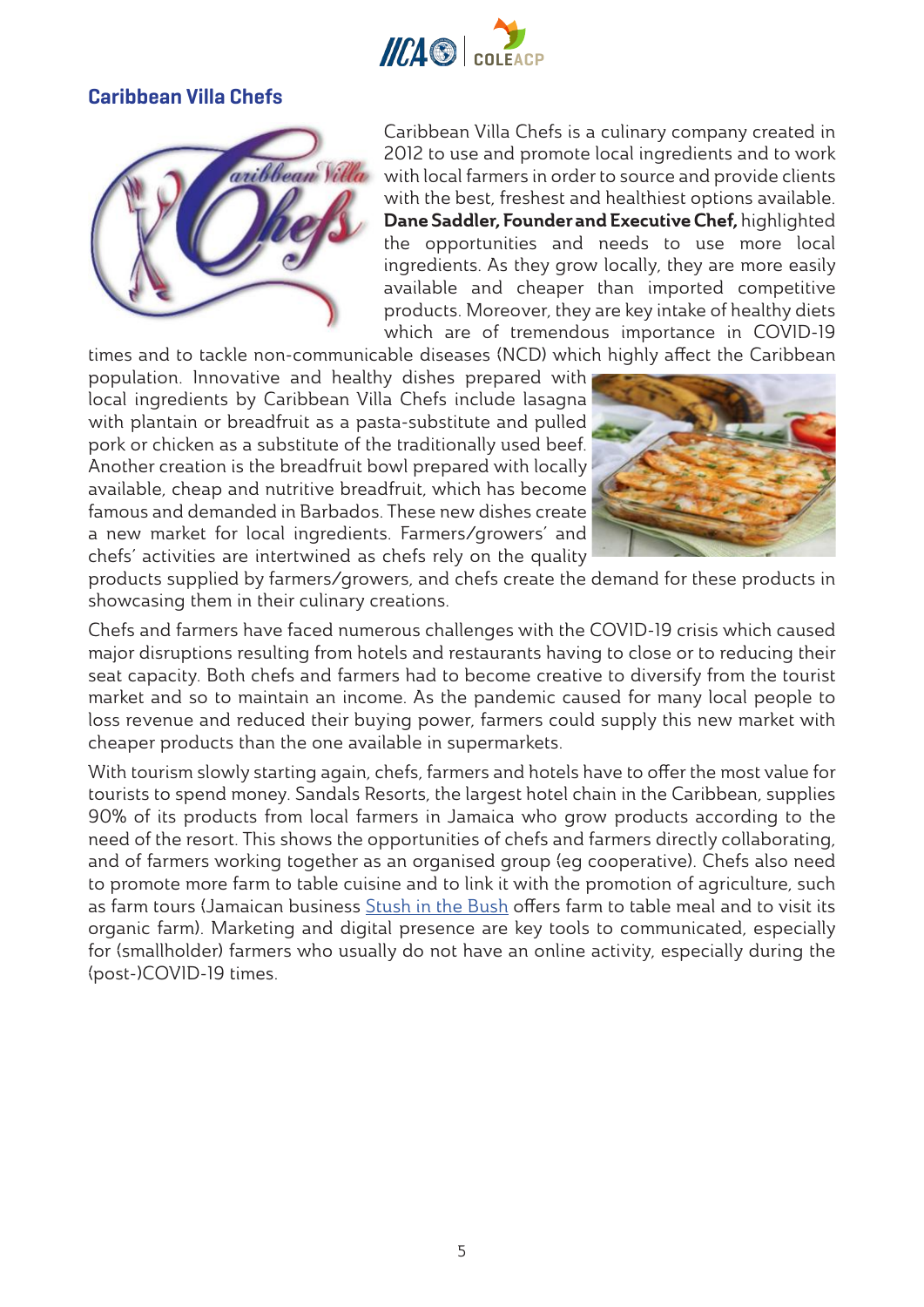

### Nevis Growers' Co-operative, St Kitts and Nevis



The Nevis Growers' Co-operative Ltd was operationalize in 1992 with nine local fruit and vegetable farmers to supply the newly built 5 star Four Seasons Resort in Nevis. The Nevis Growers' Co-operative was established by the Nevis Island government to assist farmers, as a unified body of growers, with the storing and marketing of their products to enable sustainable livelihoods. The co-operative received supports

from various institutions (including IICA, the Caribbean Agricultural Research and Development Institute (CARDI)) to produce, process, store and transport the crops to the hotel.

Since its creation, the Nevis Growers' Co-operative has established a strong agrotourism linkage with its members supplying produce to a specific market-led system. It nowadays comprises over 40 farmers cultivating approximately 70 acres to supply hotels and supermarkets. The cooperative uses the eco-friendly approach of mixed crops, blending

tree crops with other fruit and vegetable crops, with minimal land preparation and increased crop diversity.

William Thompson, Treasurer, explained that the members of the Nevis Growers' Co-operative were affected by the COVID-19: In Nevis, the hospitality industry accounts for 40% of the economy, resulting in all farmers having to reduce the volumes of crops produced when hotels and restaurants closed. Moreover, the cooperative members are facing logistic issues and cannot buy inputs like seeds



and fertilizers. As part of its response to the economic upheaval due to the COVID-19 pandemic, in 2020, the Nevis Growers' Co-operative granted a \$15,000 contribution to thirteen farmers to support them starting to produce again and so to supply supermarkets and hotels, as the restrictions are being lifted.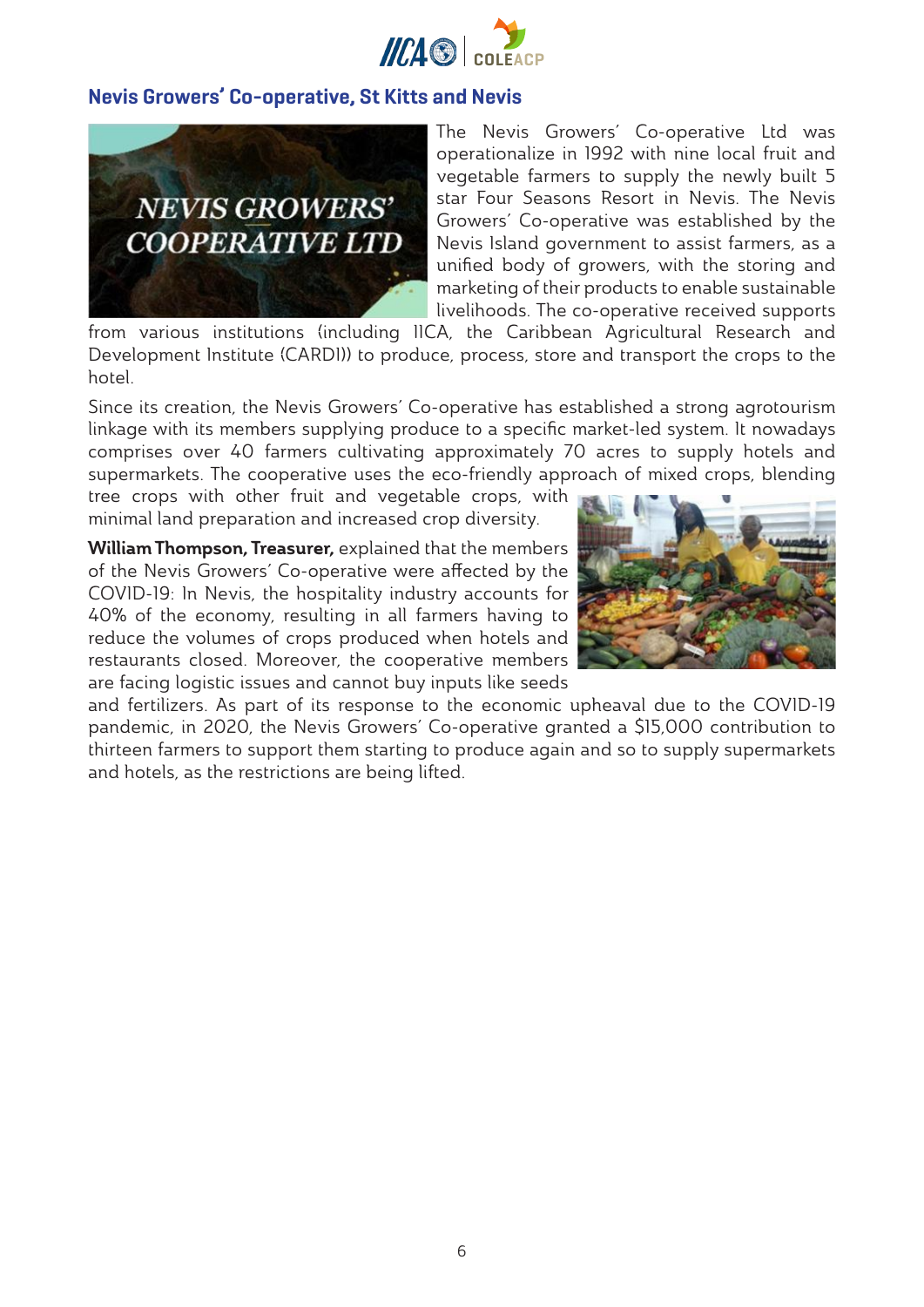

### A supportive ecosystem for stronger linkages between agriculture and tourism

Operators need to be aware of the opportunities and potential of improved linkages between agriculture and tourism, as well as of the rising demand in environmentally friendly, local and authentic tourism. Capacity building and training packages targeting local MSMEs and entrepreneurs should be scaled up (i.e. digital marketing, promotion and marketing campaigns, use of social media tools, innovation in product development, financial skills, business development, contingency planning, pricing models in view of reduced customers and capacity restrictions to be applied for social distancing).

MSMES need to be informed about the trends and existing support to develop innovative and sustainable activities which meet the new consumer demand.

In this context, experts representing policy-makers, research and finance shared their insights on how their institution supports the entrepreneurs.

Rhea Simms, Global Program Manager, Planeterra Foundation, presented how the Canadian not-for-profit organisation founded in 2003 helps local organisations and communities use tourism as a catalyst to improve people's lives, protect their natural environments, and celebrate their culture. It is a market-driven, traveler-centric model aimed to generate income to local people and ensure it stays in their hands. Planeterra supports community tourism which consists of travel experiences owned, led and run by communities, nonprofits, cooperatives or social enterprises. Travel experiences include farm tours, such as the agriculture cooperative Mi Cafecito, Costa Rica, created by coffee producers to better access tourism revenue by working together and hosting travellers for meals, offering coffee tours and teaching about coffee production. During COVID-19, the cooperative developed and promoted a new experience - a guided tour to a nearby waterfall – on social media, resulting in locals being interested in it. Another inspiring business adaptation to the COVID-19 restrictions is how a homestay host in Thailand, Mae Hong Son Hilltribe Trek, could not showcase local culture and lifestyle to its guest on site and so adapted to sell agriculture products via Facebook to reach a wider audience.

Planeterra's supports community tourism enterprises to achieve their social and environmental goals by providing on the ground trainings from communication and storytelling to health and safety, as well as grants and investments. It also has online free [material](https://planeterra.org/community-tourism/) from pricing to health and safety to social media to developing tourism experience.

Sandra Carvao, Chief, Market Intelligence and Competitiveness, UNWTO, started by sharing that they are good insights for tourism recovery in the Caribbean in the coming months and provided key recommendations on how to develop gastronomy tourism. The public sector plays a significant role in creating a framework that includes and brings together all gastronomy stakeholders, including producers and chefs. Some key recommendations are (i) for governments to develop gastronomy tourism a tourists increasingly attach importance to what they eat and are willing to pay more for it as it is part of the memory of the destination; (ii) to improve the scenario, environment, venues, and systems for hosting gastronomy tourism (eg safety and security protocols, digital payment at local level, clear product explanation etc); (iii) to define and adopt a plan to promote and support the marketing of gastronomy tourism; and (iv) to maximise the power of technology as a driver for developing gastronomy tourism. Promoting gastronomy offers an important potential